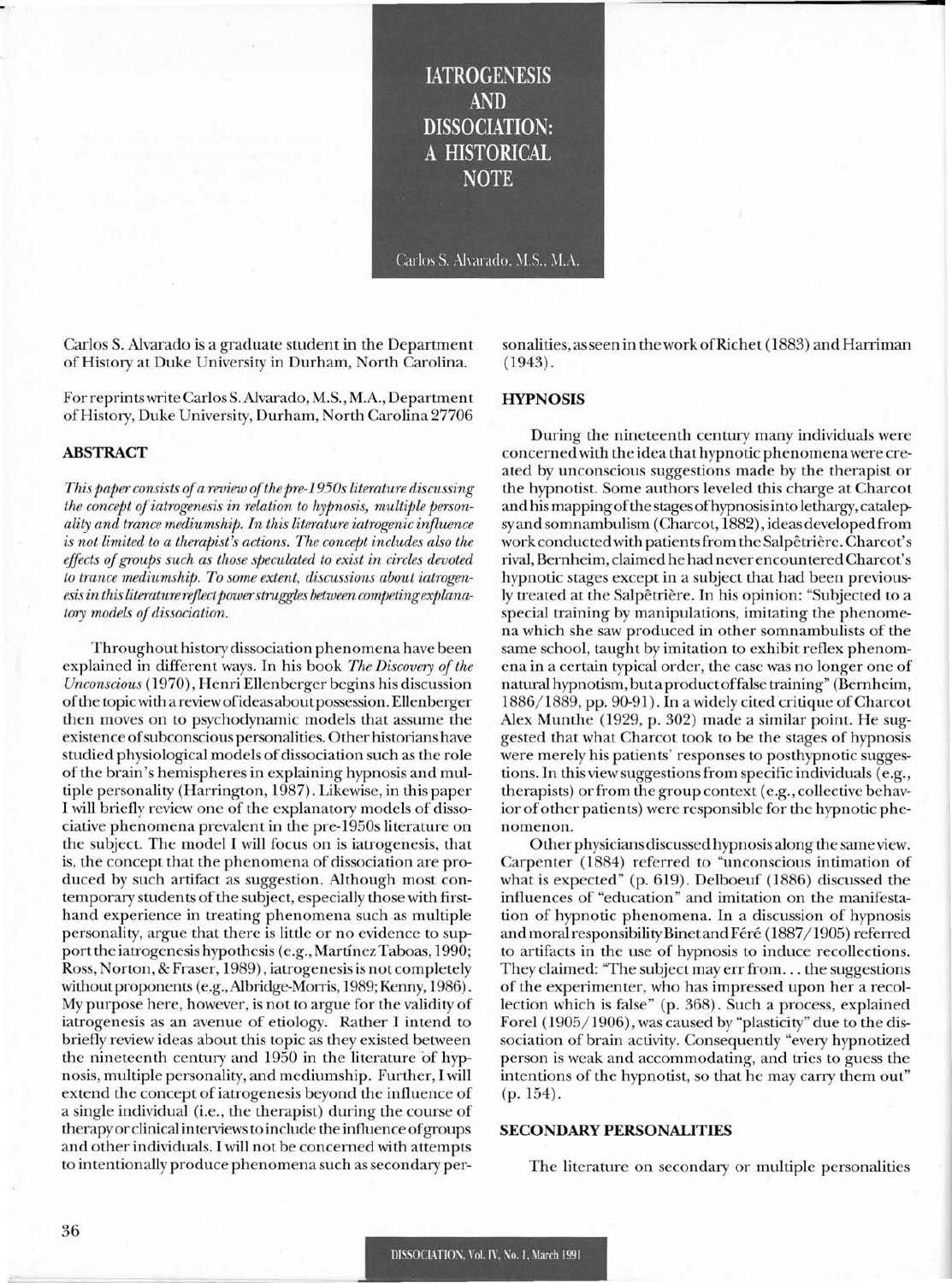also contains debates on these issues. In one of his first publications of clinical observations made with hypnotic alters, Pierre Janet (1887, p. 472) commented on the possibility of artifacts. That is, he warned therapists about the danger of suggesting to the subject phenomena observed in previous sessions. Janet also realized that once he had named a personality the personality became more life-like (Janet, 1889, p. 318). In addition, he argued that one of his subjects' (Leonie) previous hypnotic experienceswith other hypnotists accountedforsome ofthe dissociative behavior he originallyobserved (Janet, 1919/1925, Vol. 1, pp. 188-190).

WilliamJames (1890a) suggested that: "It is very easy in the ordinary hypnotic subject to suggest during trance the appearance of <sup>a</sup> secondary personage... One has ... to be on one's guard in this matter against confounding naturally double persons and persons who are simply temporarily endowed with the belief that they must play the part of being double." (p.475).

Later authors writing about MPD presented similar ideas. In an analysis of the Doris Fischer case, T. W. Mitchell (1921) argued that the therapist and the patient may have been in a hypnotic rapport. This could have led to "consciously or unconsciously given" suggestions to the patient. Brown (1926) considered the possibility that MPD may be the result of artifacts induced by the "hypnotic methods of investigation and treatment employed by their observers" (p. 260), and Harriman (1943) questioned to what extent were such cases "due to the interpretations which have been assigned to automatic behavior or to rules indirectly suggested to these subjects ...." (p. 643).

### **TRANCE MEDIUMSHIP**

Another dissociative phenomena relevant to the issue under discussion is that of trance mediumship. These cases, recorded in the spiritualist and psychical research literatures, contain the claim of possession by spirits of deceased individuals. In this context Frederic W. H. Myers (1900, p. 402) argued that Allan Kardec, the well known codifer of spiritism in France during the middle ofthe nineteenth century, influenced his medium's automatic writings about reincarnation by suggestion because of Kardec's strong interest in the subject.

In *ThePrinciplesofPsychologyWilliamJames* (1890b) argued thatsuggestion may affect mediumistic phenomena not only through the influences of a single individual, but from collective influences derived from the actions of the mediumistic circle or sitters. As James wrote referring to the secondarypersonalities ofmediums: ''Whether allsub-conscious selves are peculiarly susceptible to a certain stratum of the *Zeitgeist,* and get their inspiration from it, I know not; but this is obviously the case with the secondary selves which become 'developed' in spiritualist circles.... The subject assumes the rôle of a medium simply because opinion expects it of him under the conditions which are present (Vol. 1, p. 394).

The influence of the mediumistic circles on the appearance of behavior of spirit communicators was a topic discussed widely in the psychical research literature. Some researchers argued that the type of spirit communicators depended to some extent on the members composing the mediumistic circle (e.g., Lebiedzinski, 1924, p. 289; Maxwell, 1903/1905, p. 65; Sudre, 1926, p. 78). In his well known *From India to thePlanetMars* (1899/1900), a study on the psychology of medium Hélène Smith, the Swiss psychologist Theodore Flournoy commented that the "doctrinal ideas of the surrounding environment are reflected togetherwith the latent emotional tendencies of the medium herself' (p. 443).

Eleanor M. Sidgwick's (1915) paper about the psychology of the American medium Leonora E. Piper was another important study on the subject. In her paper Sidgwick argued: "That the sitters must influence the trance communications to some extent is ... obvious. For one thing, they are themselves personages in the drama, and the part they play in it and the way they play it must affect the way the trance personalities play theirs.... And in the trance drama the sitters not only largely determine the subjects of conversation, but the personages who shall take part in it. They explicitly or tacitly demand that their own friends shall manifest themselves and produce evidence of identity, or give information on particular points" (p. 294).

# **CONCLUDING REMARKS**

In this short note I have presen ted a brief and selective review of issues related to iatrogenesis and dissociative phenomena as they were discussed in the old literature on the subject. The problem, as can be seen in the above mentioned material, has been discussed in the literature of hypnosis, multiple personality disorder (MPD), and mediumship since the beginnings of systematic research on these subjects in the nineteenth century.

The above mentionedwritingssuggest two views ofiatro- . genesis. One, like the ideas of Bernheim and Brown, argues for the artificial creation of dissociative phenomena in general. Another, such as Sidgwick's, suggests that dissociative phenomena are shaped (but not necessarily created) by the therapist or by other individuals. In the first view phenomena such as MPD do not exist without iatrogenic intervention. In the second view the phenomena (e.g., behavior of alters) are thought to be affected by the context in which they are presented regardless of their etiology. That is, the way alters or "spirits" communicate, what they say, or even the frequency of their appearance may be shaped by the demand characteristics of a particular situation even if the context-independent nature of the phenomena is granted.

The discussion of the literature on mediumship (and to some extent also the literature on hypnosis) suggests an extension of the usual use of the term iatrogenesis. Instead offocusing on a therapist's influences on a patient, it is possible to conceptualize an iatrogenic process in which several individuals or environments are responsible for affecting the person in question.

These ideas have been used by some to discredit the . concepts and methods of some individuals (i.e., Munthe's comments on Charcot and Myers' critique of Kardec). In